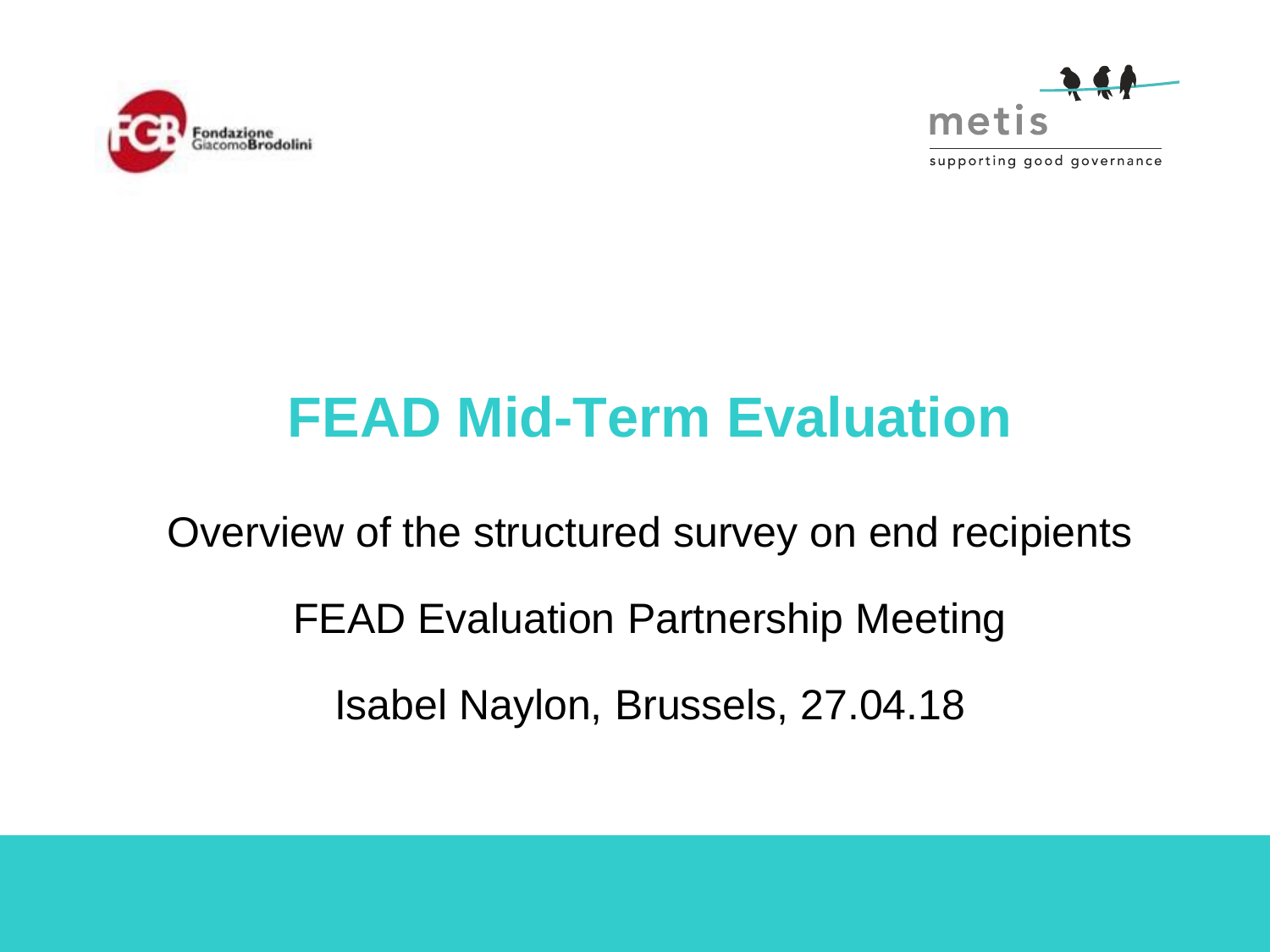### Structured surveys

- Receipt of 22 structured surveys to date: AT, BE, CY, CZ, EE, ES, FI, FR, GR, HR, HU, IE, IT, LT, LU, LV, MT, PL, PT, RO, SI, SK
- Inclusion of nine in the DFR. Others will be included in FR
- ▶ Aggregation and analysis of the structured surveys
	- Inclusion in Excel table
	- Cleaning of the data
	- Aggregation of data

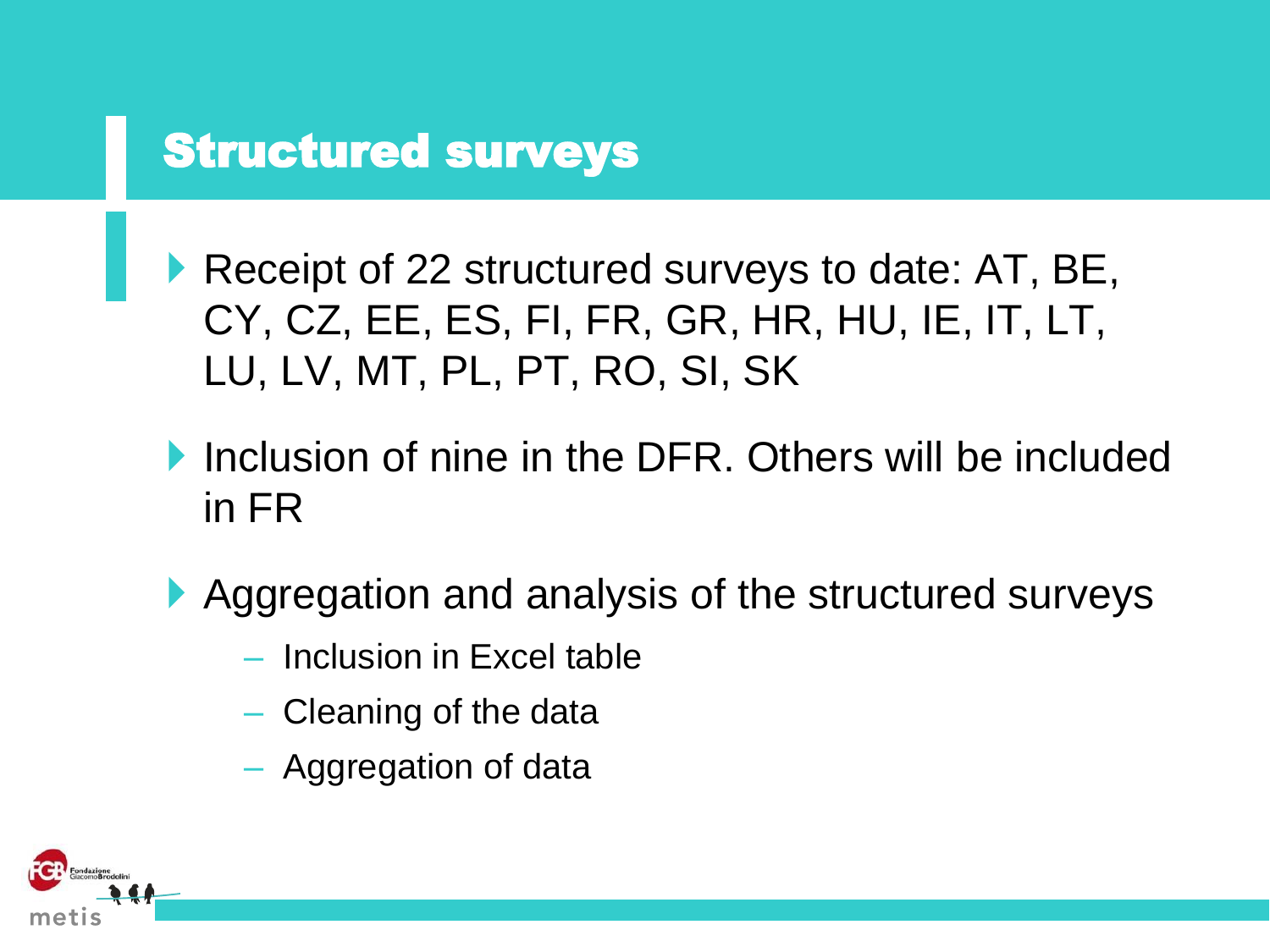Type of FEAD assistance distributed to end recipients and how often is it distributed



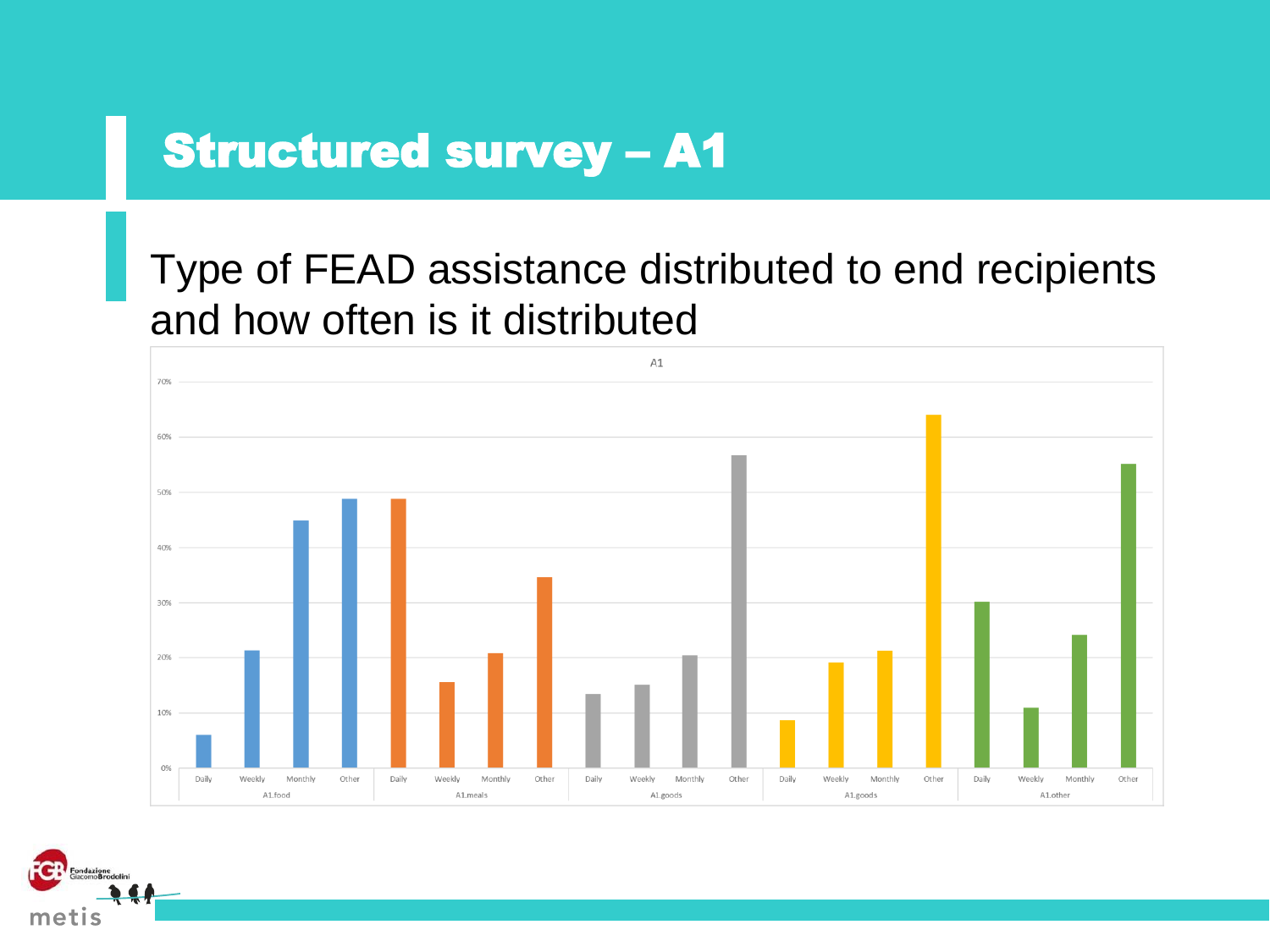#### Types of accompanying measures offered to end recipients

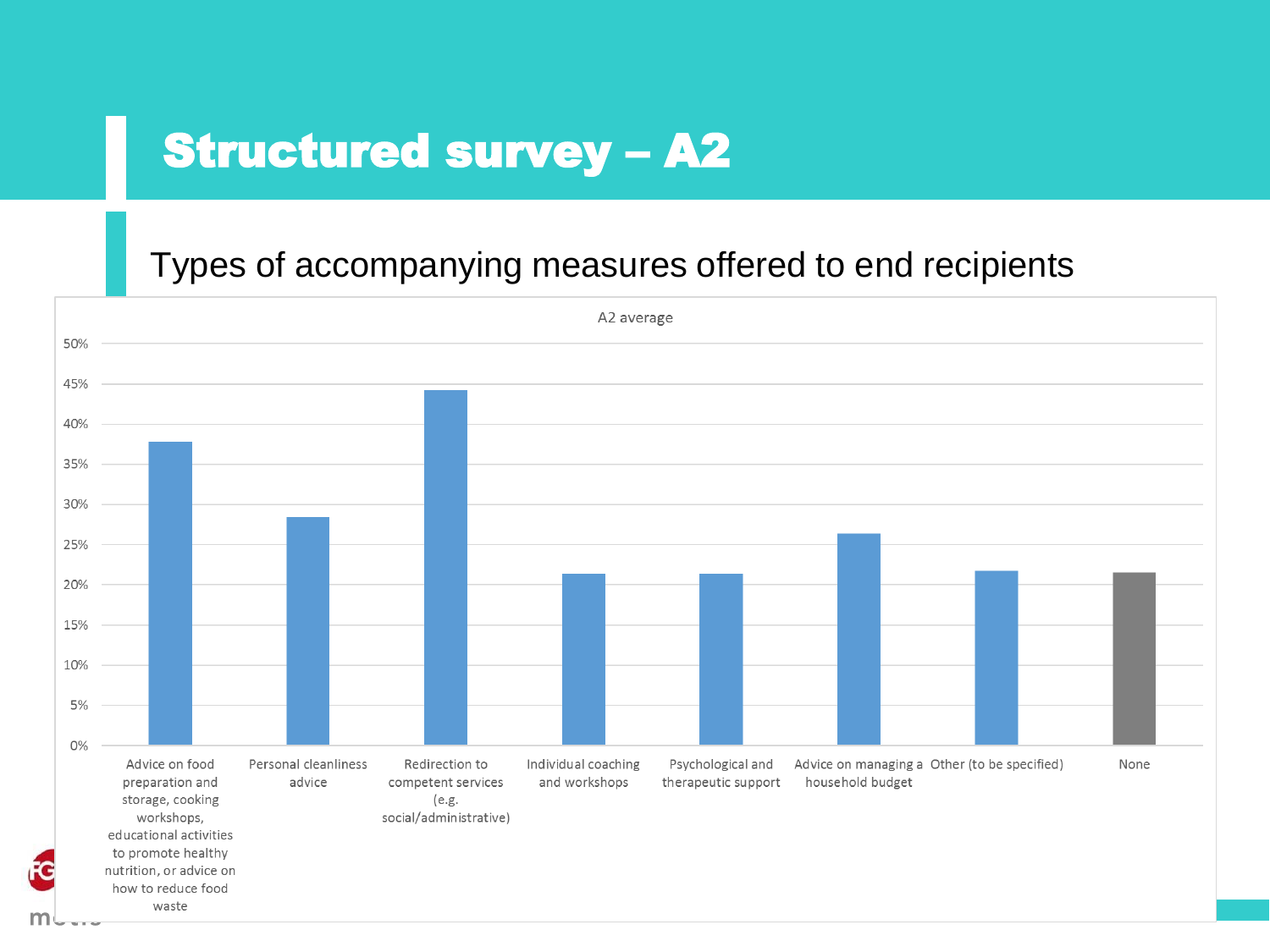The most common accompanying measures are:

- Direction to competent social and administrative services
- Advice on food preparation and storage, cooking workshops, educational activities to promote healthy nutrition, or advice on how to reduce food waste

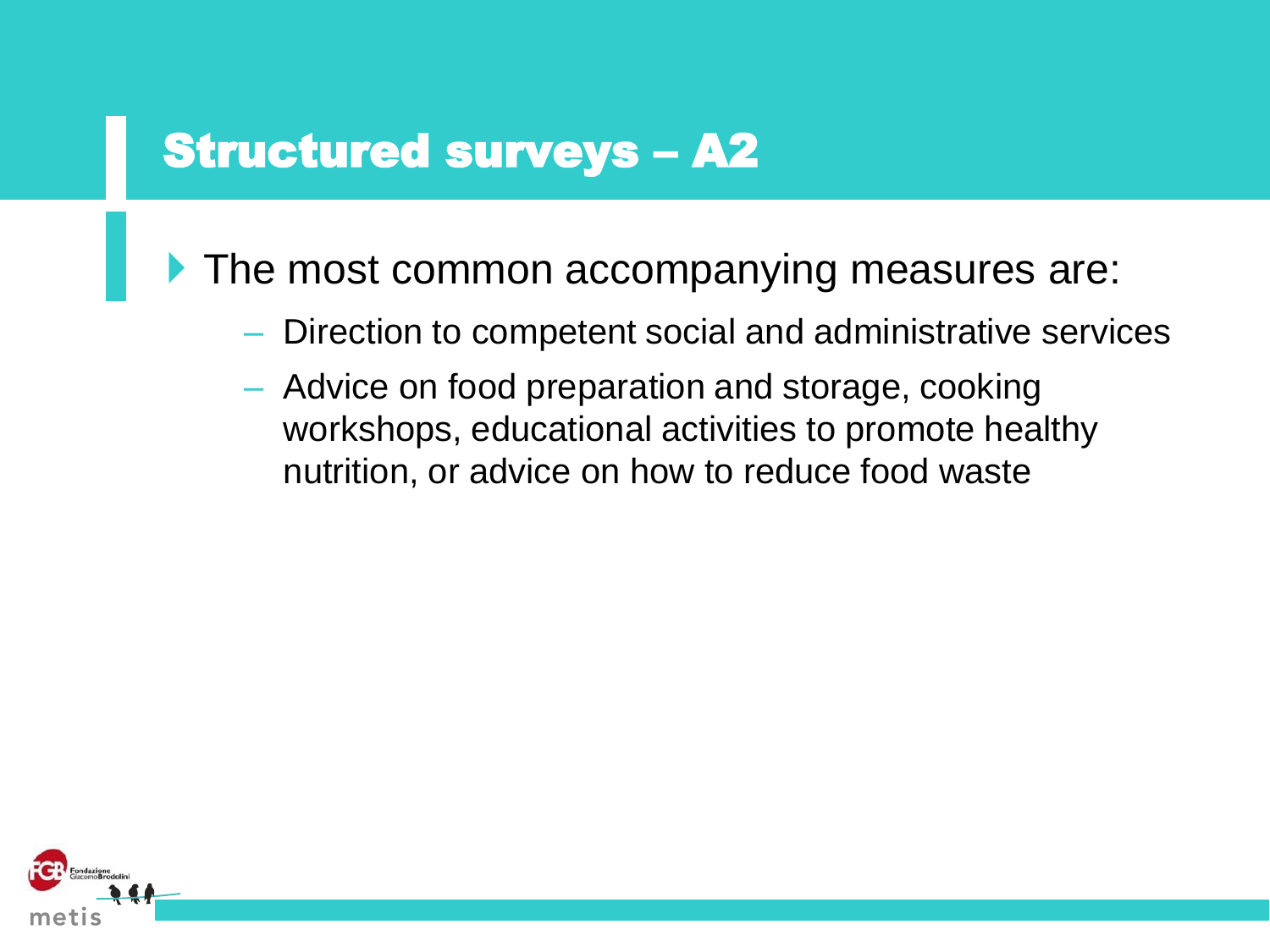#### Structured surveys – A3 and A3a

▶ In all 22 Member States at least some POs provide material assistance to the respondents that is not financed by the FEAD.

| A3a                               |                                                                                   |
|-----------------------------------|-----------------------------------------------------------------------------------|
| Food packages                     | AT, BE, CY, CZ, EE, ES, FI, GR, HR, HU,<br>IE, MT, SK, IT, RO, SI, LU, LV, PL, PT |
| <b>Meals</b>                      | AT, BE, CY, CZ, ES, FI, HR, HU, IE, MT,<br>SK, IT, RO, SI, LU, LV, PL, PT         |
| Goods distributed to children     | AT, BE, CY, CZ, ES, FI, HR, IE, MT, SK,<br>IT, RO, SI, LU, LV, PL, PT             |
| Goods distributed to the homeless | AT, BE, CZ, EE, ES, FI, HR, HU, IE, MT,<br>SK, IT, RO, SI, LU, PL, PT             |
| Other goods                       | AT, BE, CZ, ES, FI, GR, HR, HU, IE, MT,<br>SK, IT, RO, SI, LU, PL, PT             |

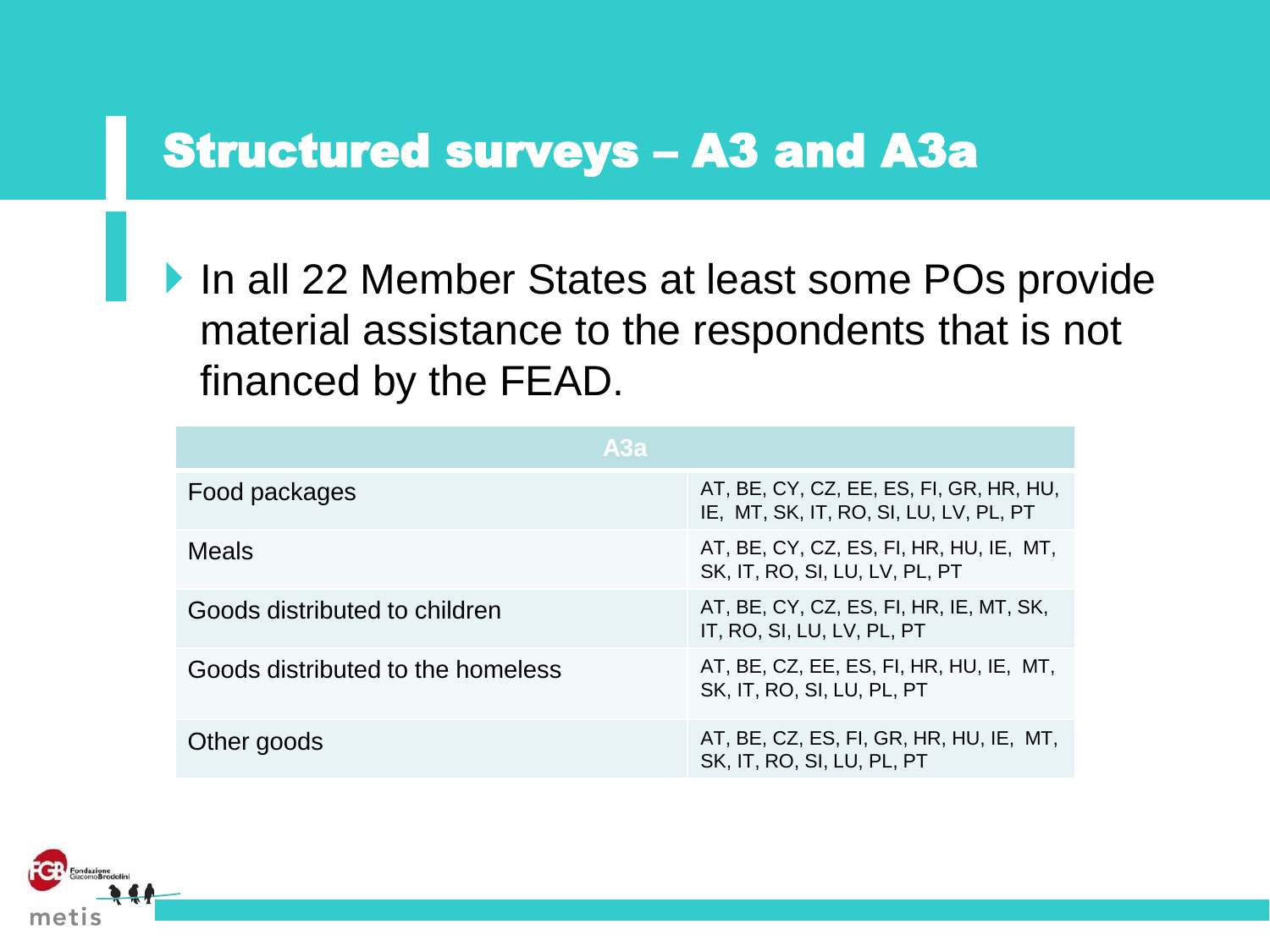Gender proportion of respondents

met

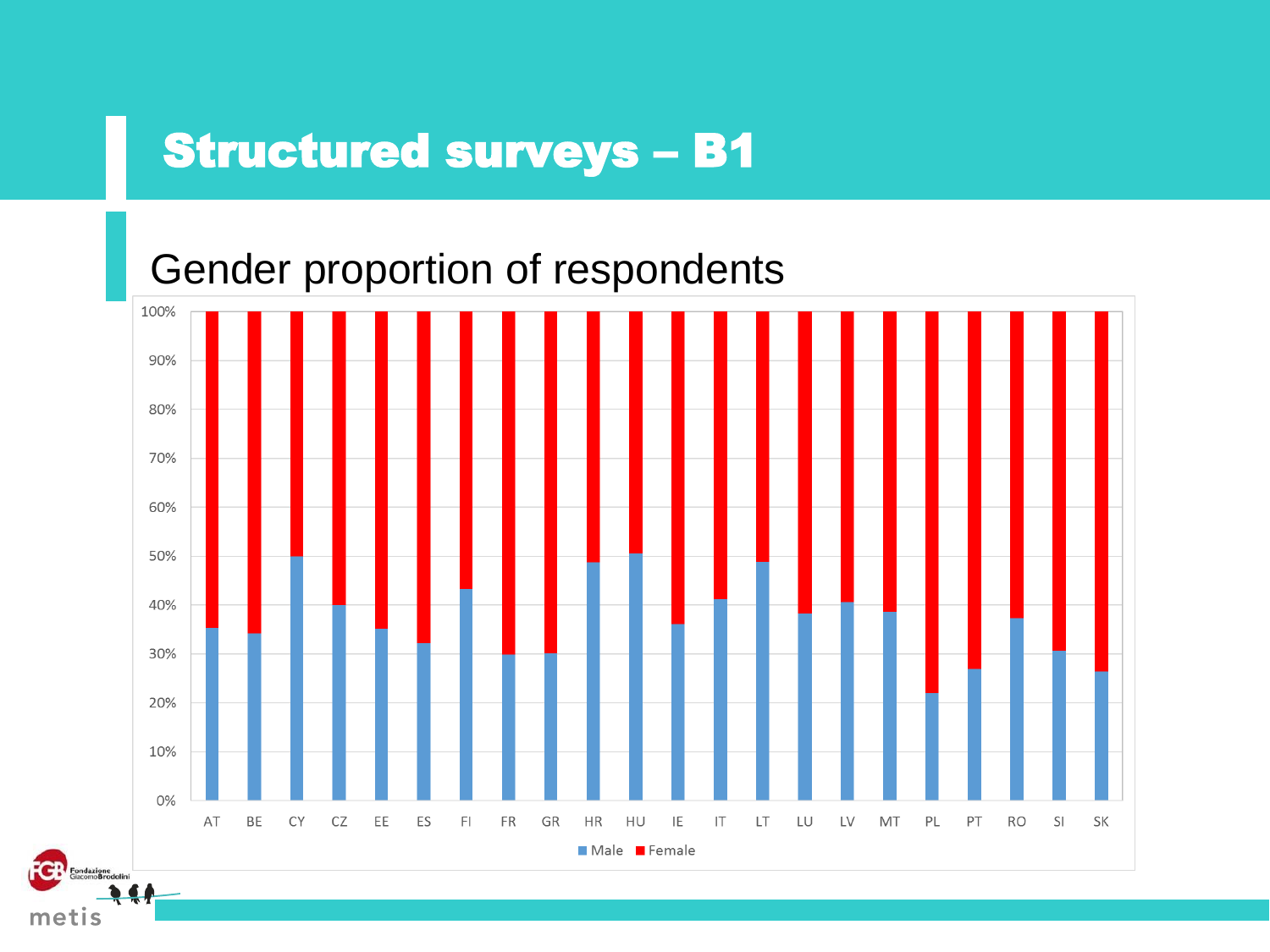#### Respondents by age group



meti

Fondazione<br>Giacomo Brodolini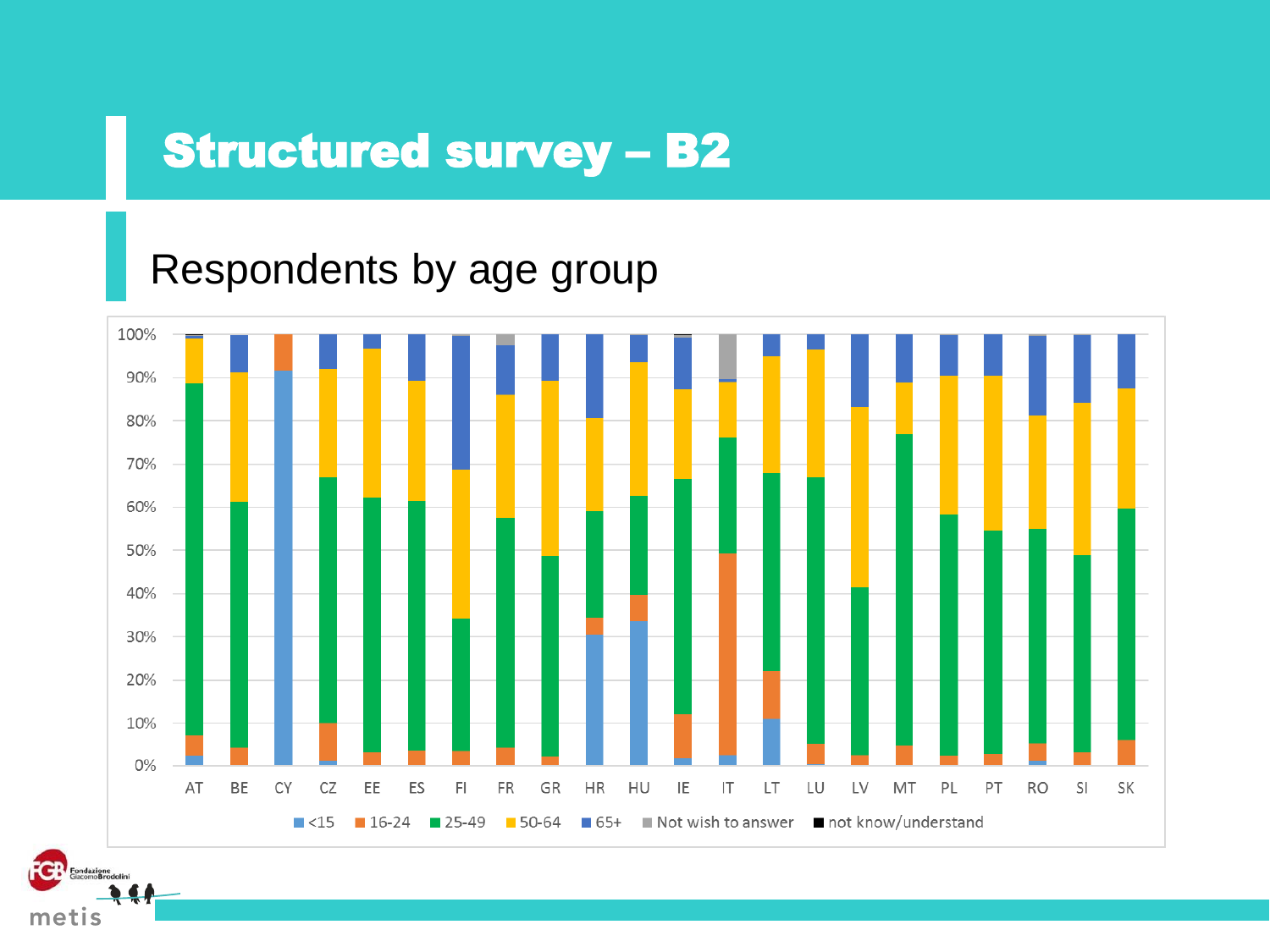- In many Member States, those picking up the food packages or material assistance are between the ages of 25 and 49 or over 50.
- However, a large percentage of those receiving the assistance are other people of all age groups, but especially children.
- ▶ 31% of the end recipients surveyed are single parents.
- **The breakdown by age and gender gives the** following profile:

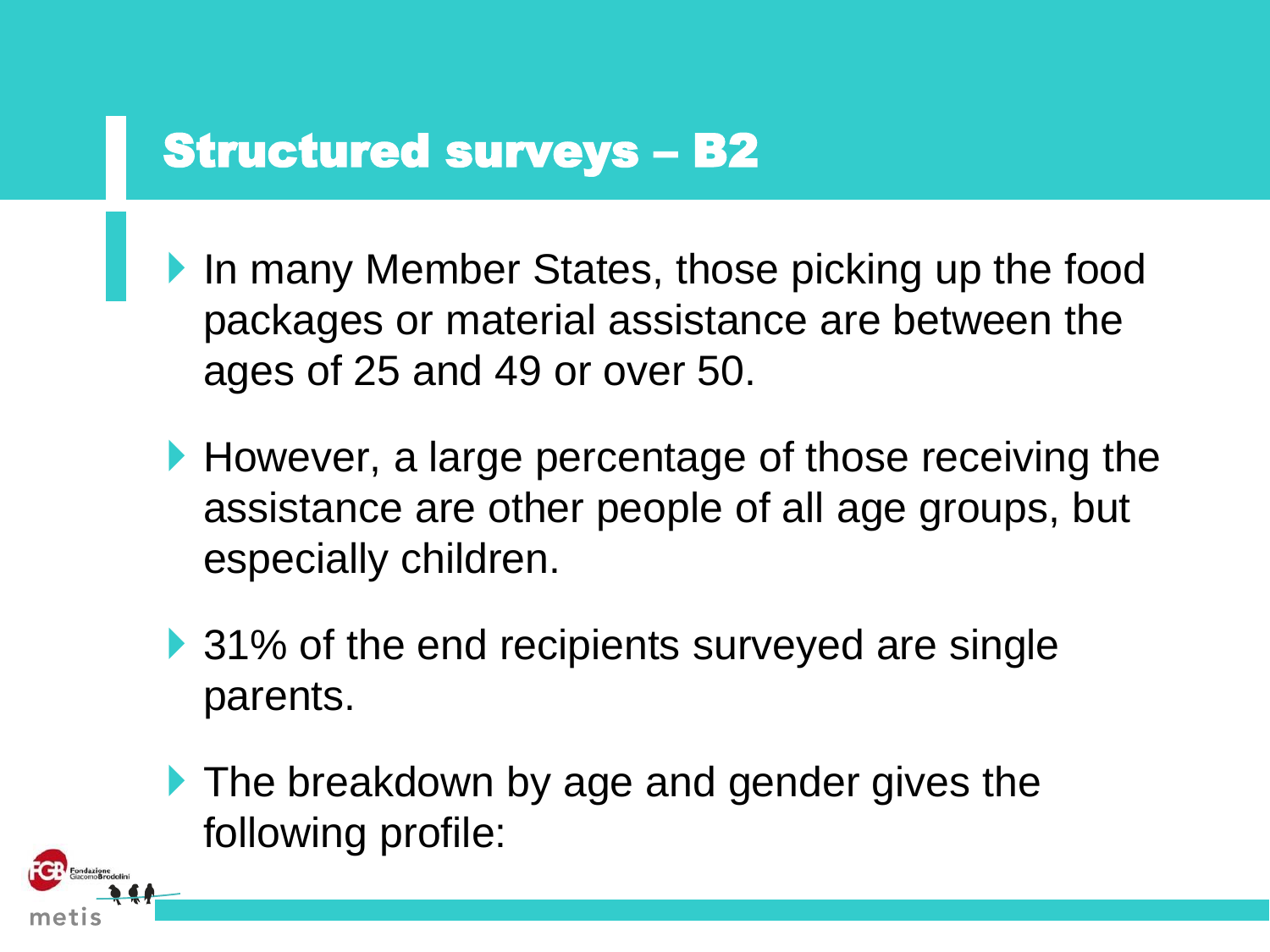# Structured survey – B5 and B6

Who is receiving the assistance and what is their age?

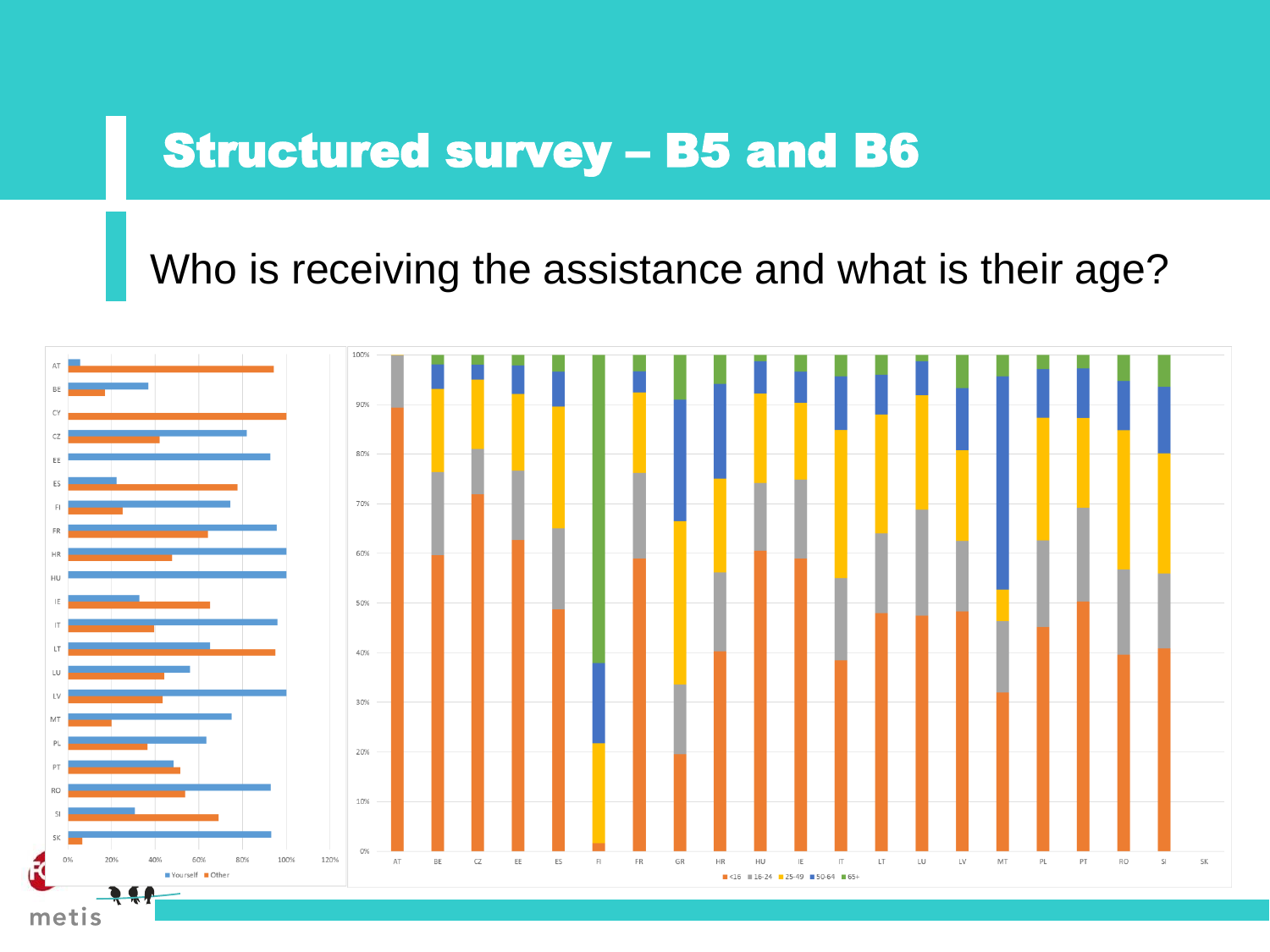### Structured surveys – B10 and B11

- **The provision of the food and material assistance** seems to be working well in most of the MS with the most common difficulties being registration with the authorities and the need to travel long distances.
- In most MS, end recipients clearly state that FEAD has made a difference, while in one (Spain) most of the end recipients stated that the FEAD partially made a difference.

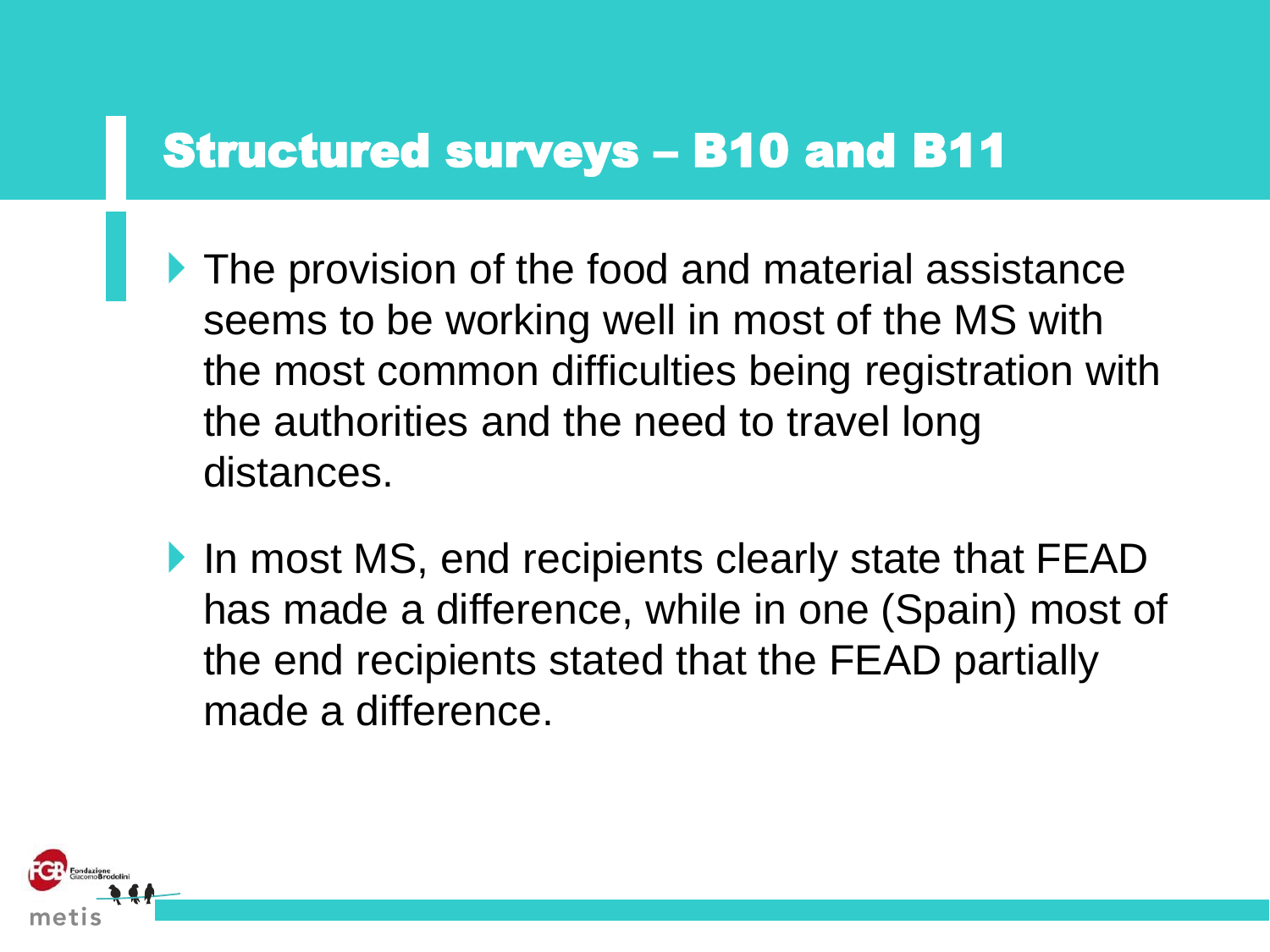Could you tell me whether the assistance provided by the FEAD has made a difference to you or to the members of your household?

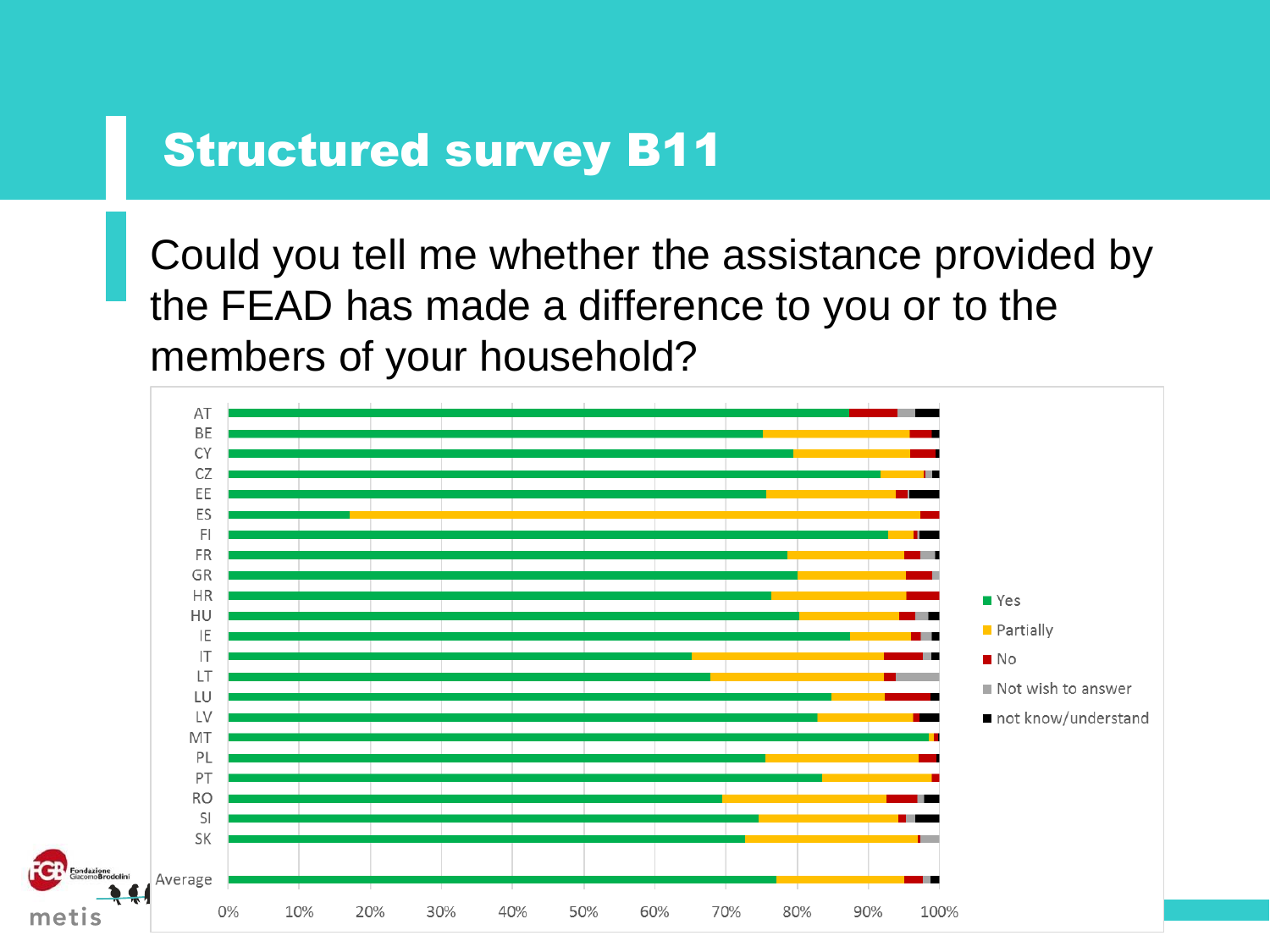End recipient and/or other members of their household receiving assistance from other organisations



metis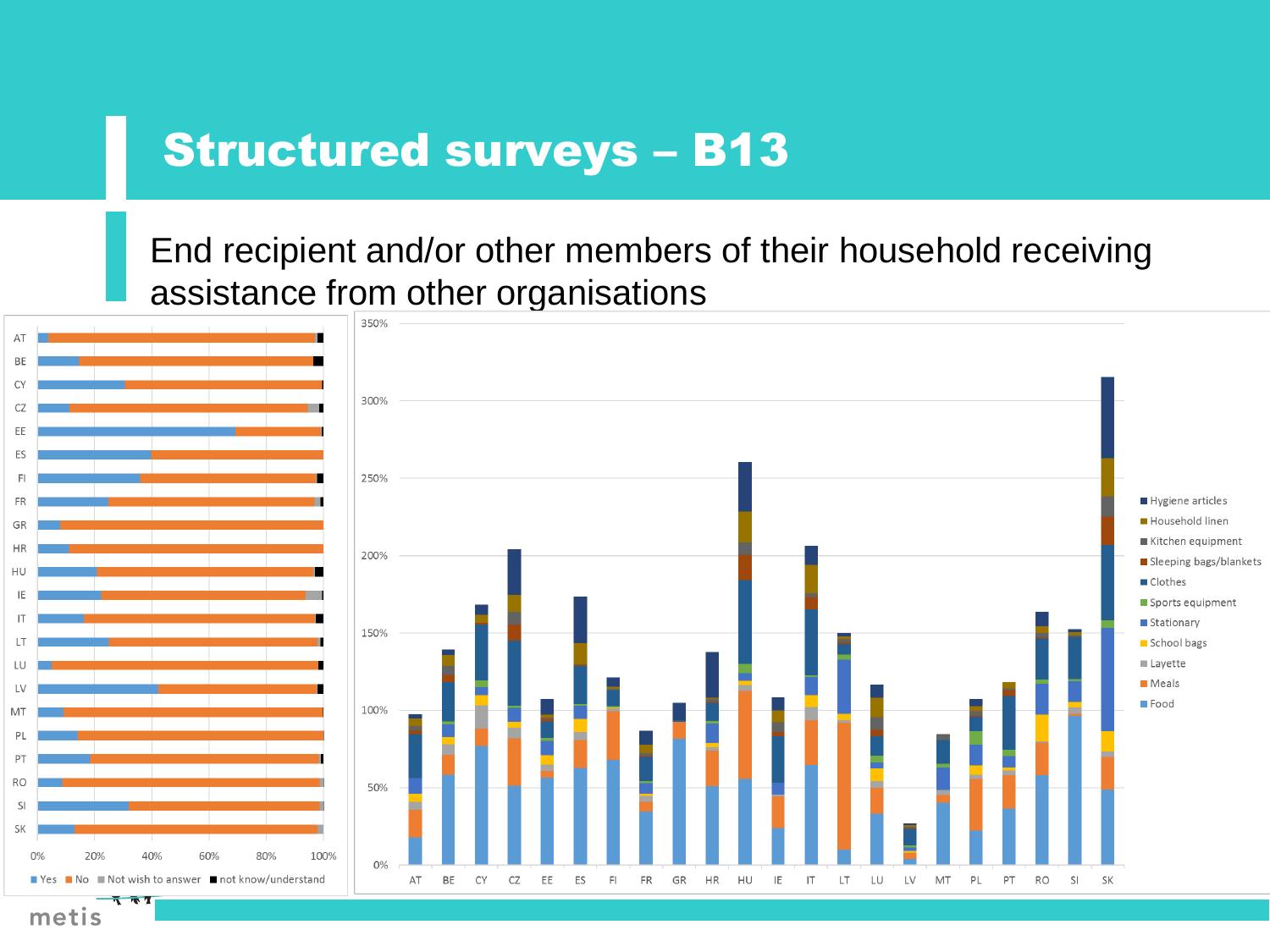- The advice or guidance offered under the accompanying measures was considered useful in most MS.
- A small proportion do not find it useful and in five Member States a large percentage of the respondents did not know or did not wish to answer.
- In some MS the accompanying measures fail to reach a relatively large proportion of end recipients.

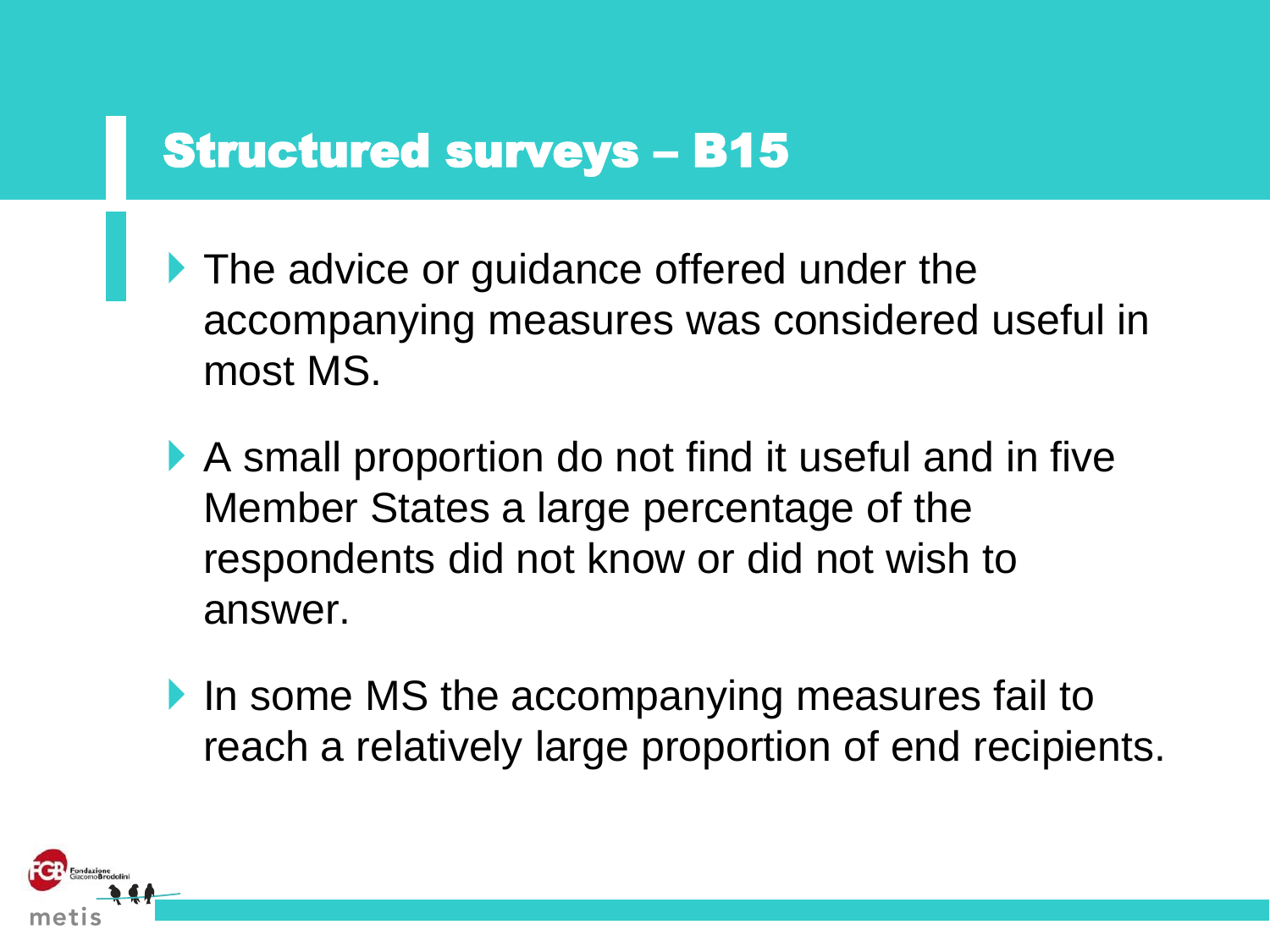#### Usefulness of the accompanying measures

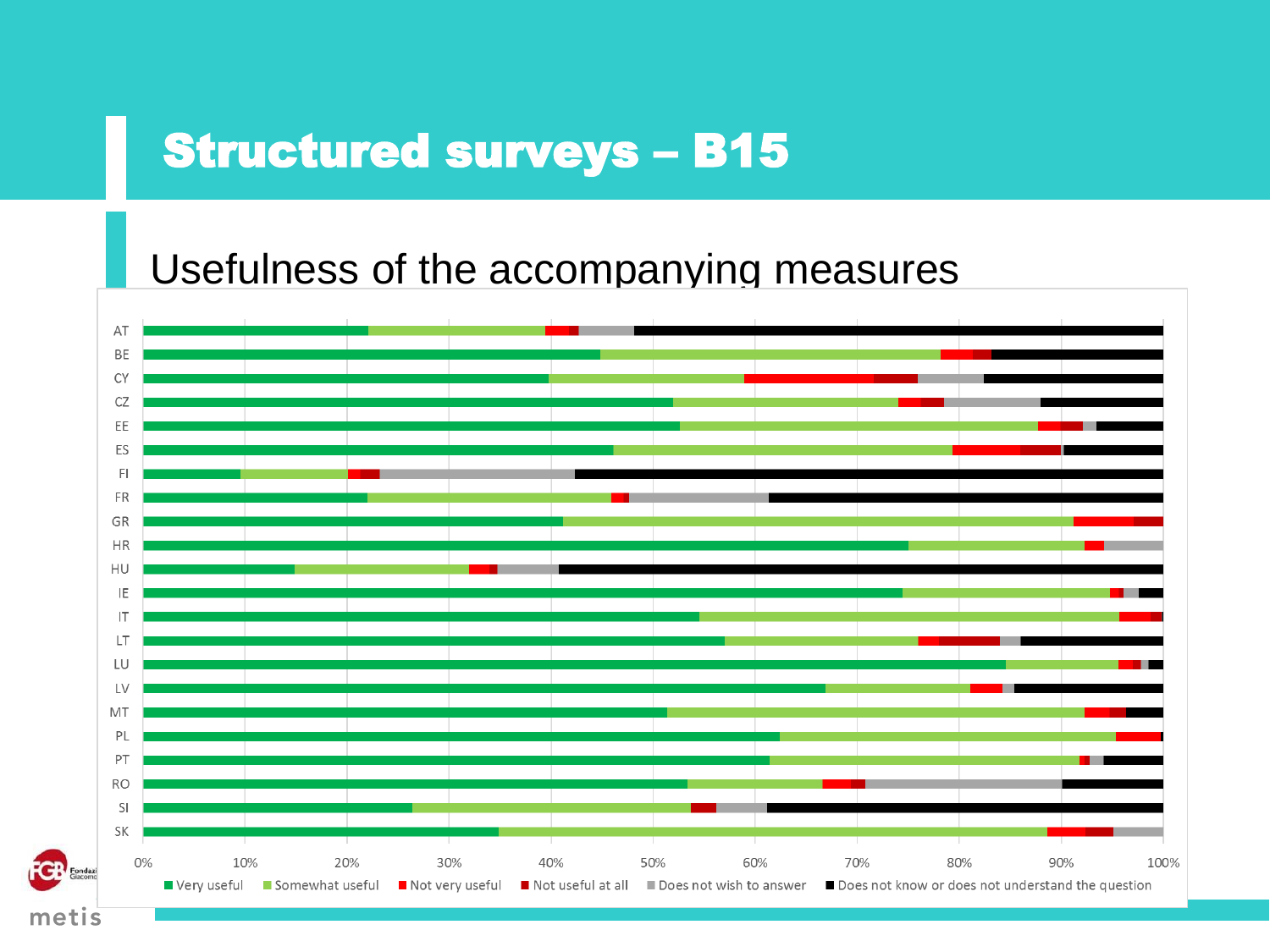#### Characteristics of the respondents